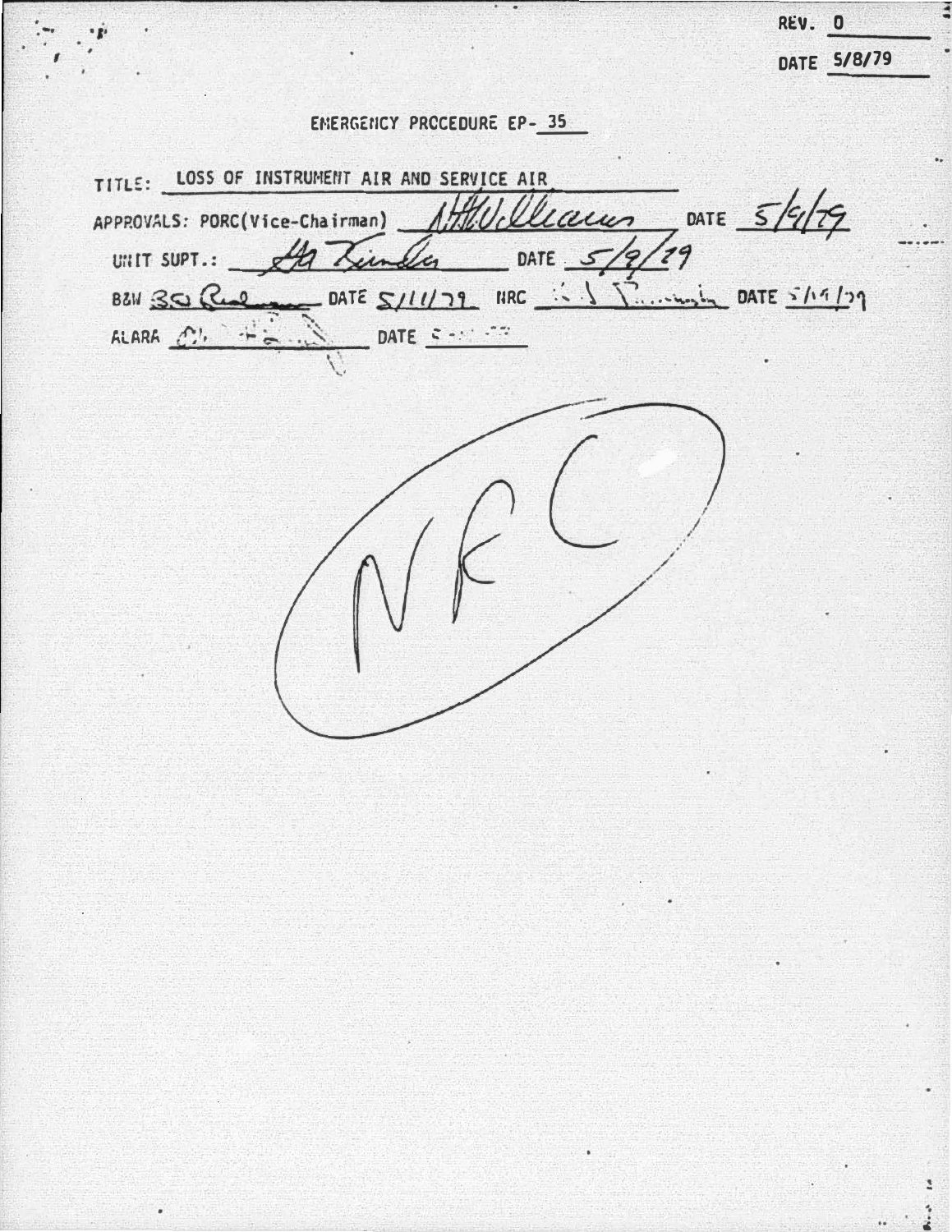# EP-35 Rev. 0 5/8/79

### LOSS OF INSTRUMENT AIR AND SERVICE AIR

### 1.0 SYMPTOM'S

 $\mathbf{A}$ 

- 1.1 Instrument Air (IA) Compressor Trouble Alarm<sup>o</sup>
- 1.2 Service Air (SA) Compressor Trouble Alarm and Loss OF HEADER PRESSURE ALARM
- 1.3 Low readings on the Instrument Air and Service Air Receiver Pressure Indicators on Panel 17.

### 2.0 DOUDLATE ACTIONS

- 2.1 Automatic Actions
	- 2.1.1 The SA and IA Compressor(s) in AUTO will start when SA and IA pressure respectively drop to 90 psig.
	- 2.1.2 SA-V358 closes at 70 psig. isolating the SA distribution system from the SA compressors and the entire IA system. This may secure breathing air if in use.

## 2.2 Manual Actions

- 2.2.1 Verify running or start all SA and IA compressors.
- 2.2.2 If IA and/or SA pressure continues to drop with all compressors runding, direct personnel using breathing air to immediately evacuate the area where breathing air is required and secure using breathing air.
- 2.2.3 If IA and/or SA pressure decreases to 60 psig with all compressors running, shut MJ-V378 to secure seal injection flow to the RCPs.

#### 3.0 FOLLOW-UP ACTIONS

3.1 Attempt to locate and isolate the leak in the air system.

CAUTION: Do not isolate breathing air from any supply until use of breathing air has been discontinued..

NOTE: Refer to the Attachment for a simplified diagram of the SA and IA systems.

3.1.1 Initially shut SA-V357 and SA-V362 to determine which major components the leak is in. Re-open the valves as possible without reconnecting the leaking components with intact corponents.

÷,

3.1.2 Continue to attempt to locate and isolate the leak.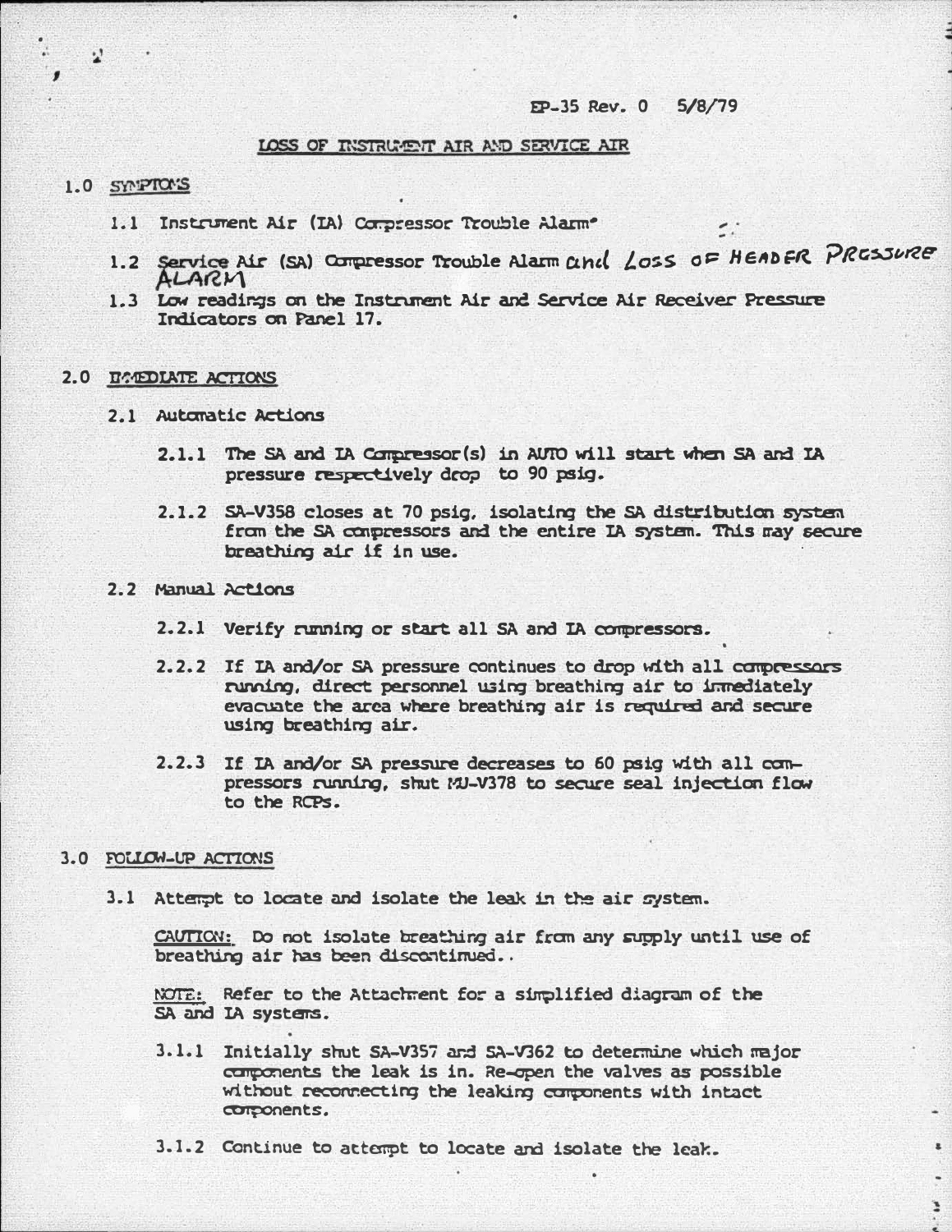## 3. 2 If IA pressure renains belcu 60 psig:

 $\ddot{z}$ 

3.2.1 Shut MU-V376 to secure letdown flow. Go to the CLOSE position for MU-V18 to ensure it is shut to secure make-up flow.

 $\overline{1}$ 

¥.

NOTE: The plant is now operating with no seal injection, would result in the need for letdown. With the manually make-up or letdown. Do not perform any operations which operated valves, MJ-VlOO, 105 and 149, open, sane letdown may be possible by opening MU-V376. This should be verified at the earliest convenient time after loss of IA or SA. If necessary, all MU/HPI purps can be secured to completely rrake-up. stop make-up. NU-V16A or B can be used if necessary for

- 3. 2. 2 Trip the Reactor Building Nomal Coollng water putpS  $(RB-P-1A$  and  $RB-P-1B)$ .
- 3.2.3 Trip the Control Building River Water Booster pumps  $(NR-P-2A$  and  $NR-P-2B)$ .
- 3.2.4 Manually OPEN VA-V4A, B and/or C to the running Condenser Vacuum pumps.
- 3.2.5 Manually position the turbine bypass valves to the condenser as necessary (MS-V25A/B, MS-V26A/B).
- 3.2.6 Manually OPEN the Feedwater and Main Steam Penetration Cooling valves (AH-V91, 92, 93, 94) if necessary to control Reactor Building concrete temperatures.
- 3.2.7 Initiate Reactor Building Energency Cooling per 2104-5.1 section 4.5 if required for Reactor Building cooling.
- 3.3 If IA pressure cannot be restored and the leak is not in the IA distribution system, consideration should be given to supplying IA fran the unit l IA systen per 2104-2.3 section 4.4.1. This requires both Unit Superintendent's approval prior to cross-connect.